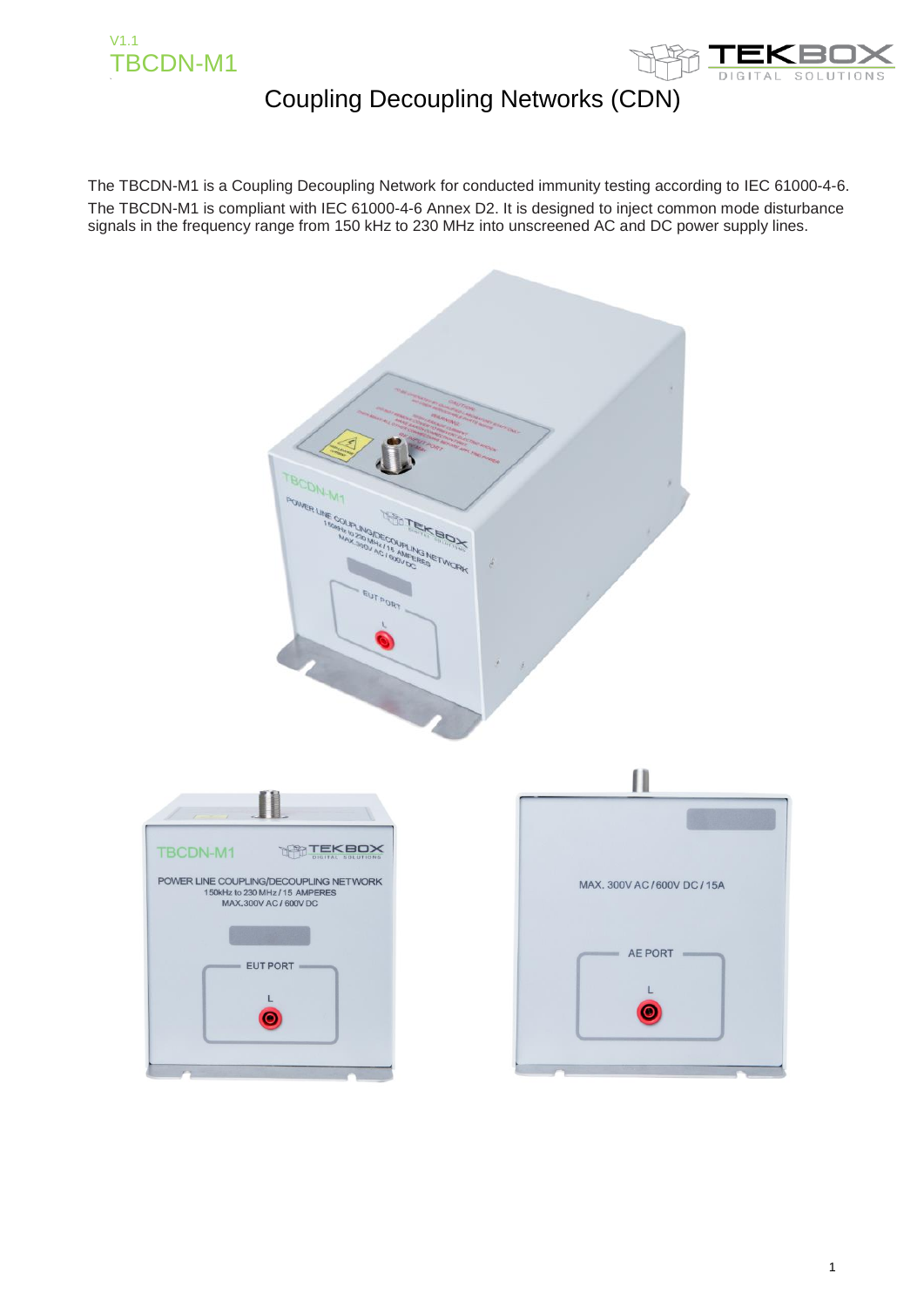



## **1 Specifications**

| Maximum supply voltage:   | 300V AC, 600V DC                                                     |  |  |  |
|---------------------------|----------------------------------------------------------------------|--|--|--|
| Maximum current:          | 15A                                                                  |  |  |  |
| Frequency range:          | 150 kHz – 230 MHz                                                    |  |  |  |
| Maximum RF input power:   | 6.5W CW                                                              |  |  |  |
| Maximum RF input voltage: | 32 V                                                                 |  |  |  |
| Common mode impedance:    | 150 kHz – 24 MHz: 150 Ω ± 20 Ω                                       |  |  |  |
|                           | 24 MHz – 80 MHz: 150 Ω + 60 Ω / - 45 Ω                               |  |  |  |
|                           | 80 MHz – 230 MHz: 150 Ω ± 60 Ω                                       |  |  |  |
| Voltage Division ratio:   | 150 kHz – 80 MHz: 9.5 dB ± 1 dB                                      |  |  |  |
|                           | 80 MHz $-$ 230 MHz: 9.5 dB + 3 dB $/$ - 2 dB                         |  |  |  |
| RF input connector:       | $N$ – female                                                         |  |  |  |
| EUT / AE connectors:      | 4 mm banana safety jacks, 4mm slots in base plate for GND connection |  |  |  |
| Housing material:         | powder coated aluminium, stainless steel base plate                  |  |  |  |
| Dimensions:               | 300 x 150 x 150 mm                                                   |  |  |  |
| Weight:                   | ca. 2.5 kg                                                           |  |  |  |
| Included:<br>impedance    | individual test protocol with voltage division ratio and common mode |  |  |  |
| Optional accessories:     | 30mm adapter panel with shorting bars and N connector                |  |  |  |
|                           | 50 $\Omega$ to 150 $\Omega$ N-male to N-female adapter               |  |  |  |

### **2 Informative schematic**

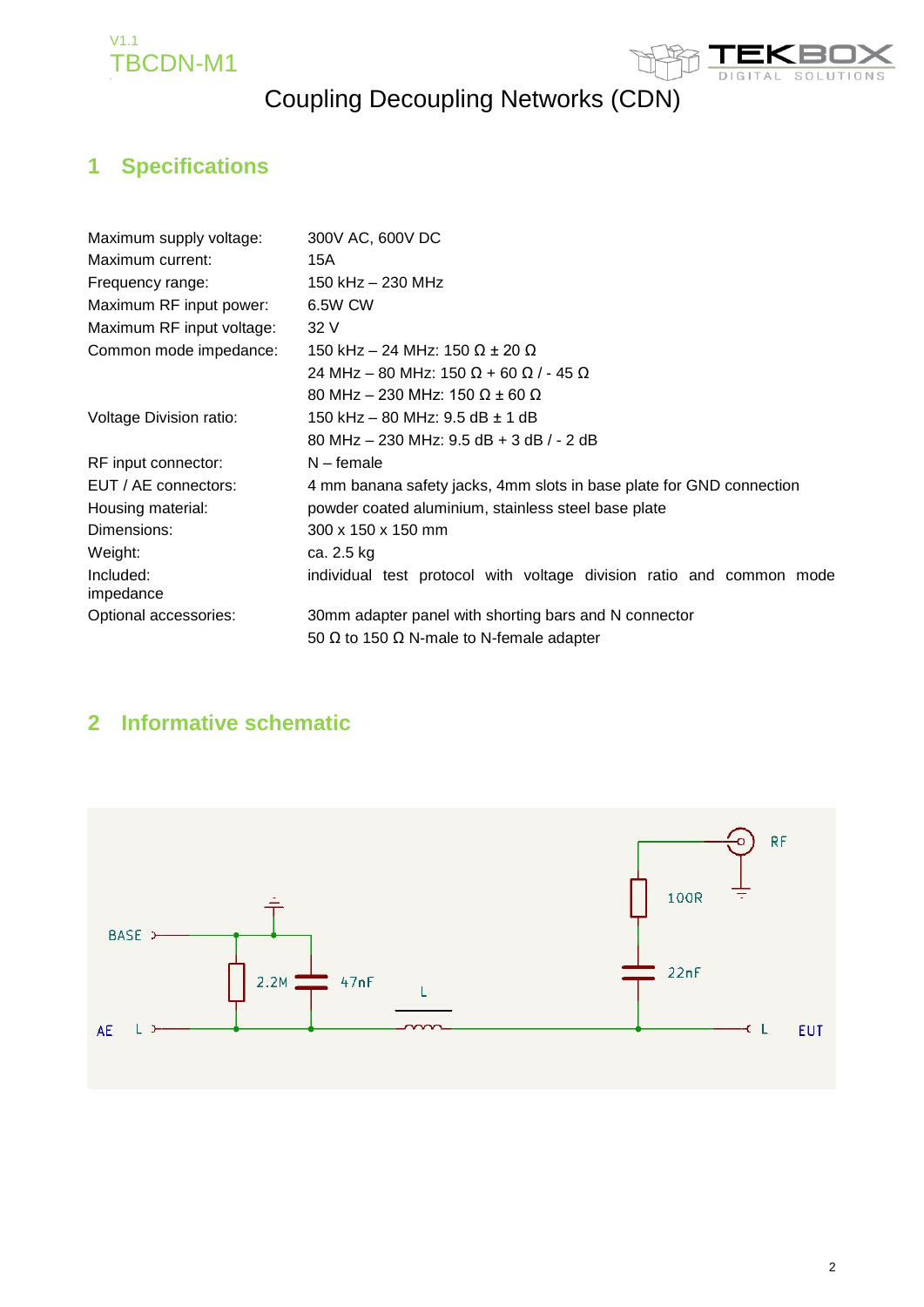



## **3 Typ. EUT common mode impedance**



## **4 Typ. Voltage Division Ratio**

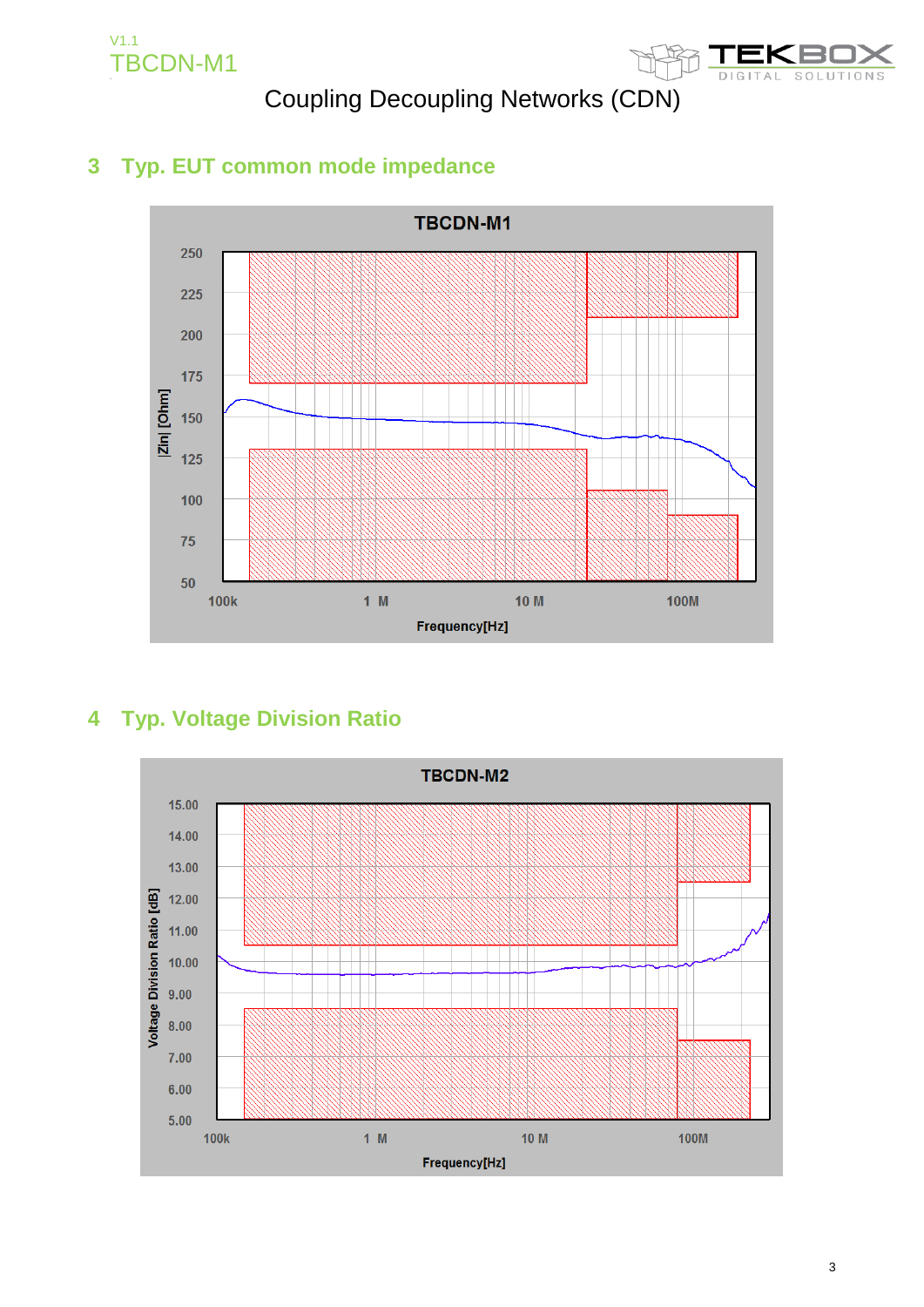



### **5 EUT Input Phase (common mode, informative)**

### **6 Introduction**

Similar as LISNs being the central components for conducted emission testing, CDNs are essential for conducted immunity test set ups. CDNs are used to couple RF into cables.

Whereas the CISPR standards specify conducted emission measurements, IEC 61000-4-6 is the main standard for conducted immunity testing. IEC 61000-4-6 specifies three coupling devices:

- Coupling Decoupling Networks (CDN) Coupling via CDN is the most common test method. It requires least power. It is always used, when appropriate CDNs for the type of signal are available.
- EM Clamps The EM-Clamp is used, when a CDN is not possible, e.g. for shielded or complex cables. The clamp and the separate decoupling clamp are placed around the cable.
- Bulk current injection clamps Similar use as EM-clamp. A monitoring of the injected current is strongly recommended.

Coupling and decoupling devices shall be used for appropriate coupling of the disturbing signal (over the entire frequency range, with a defined common mode impedance at the EUT port to the various cables connected to the EUT and for preventing applied test signals from affecting other devices, equipment and systems that are not under test.

The preferred coupling and decoupling devices are the CDNs, for reasons of test reproducibility and protection of the AE. Furthermore, CDNs require significantly lower RF power, to achieve the same test levels, compared to EM clamps or BCI clamps. The main coupling and decoupling device parameter, the common mode impedance seen at the EUT port, is specified in the table below: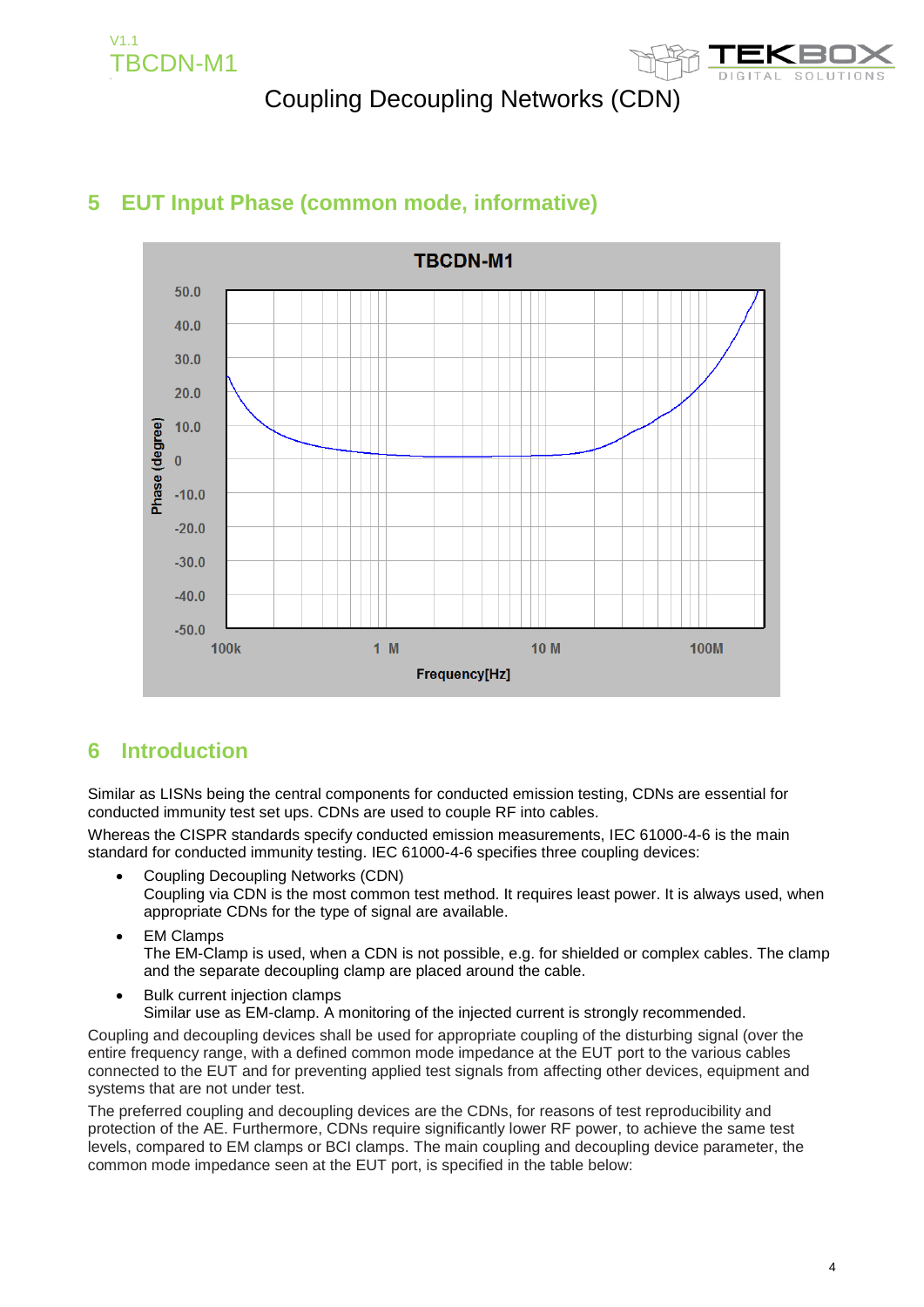



|                           | <b>Frequency band</b> |                                          |                            |
|---------------------------|-----------------------|------------------------------------------|----------------------------|
| Parameter                 | 150 kHz $-$ 24 MHz    | 24 MHz – 80 MHz                          | 80 MHz - 230 MHz           |
| I Common mode impedance I | 150 Ω $\pm$ 20 Ω      | $150 \Omega + 60 \Omega$ / - 45 $\Omega$ | 150 $\Omega$ ± 60 $\Omega$ |

### Usage of CDNs:

| Line type                    | <b>Examples</b>                            | CDN - type                |
|------------------------------|--------------------------------------------|---------------------------|
| Power supply (AC and DC) and | AC mains                                   | CDN - Mx                  |
| earth connection             | DC in industrial installations             |                           |
|                              | Earth connection                           |                           |
| Screened cables              | Coaxial cables                             | CDN - Sx                  |
|                              | cables used for LAN and USB<br>connections |                           |
|                              | cables for audio systems                   |                           |
| Unscreened balanced lines    | <b>ISDN</b> lines                          | CDN - Tx                  |
|                              | telephone lines                            |                           |
| Unscreened unbalanced lines  | Any line not belonging to other<br>groups  | $CDN - Afx$ or $CDN - Mx$ |

### Coupling Decoupling network according to IEC 61000-4-6, example M1, M2, M3:



CDN-M3, C<sub>1</sub> (typical) = 10 nF, C<sub>2</sub> (typical) = 47 nF, R = 300  $\Omega$ , L  $\geq$  280  $\mu$ H at 150 kHz CDN-M2,  $C_1$  (typical) = 10 nF,  $C_2$  (typical) = 47 nF,  $R = 200 \Omega$ ,  $L \ge 280 \mu$ H at 150 kHz CDN-M1,  $C_1$  (typical) = 22 nF,  $C_2$  (typical) = 47 nF,  $R = 100 \Omega$ ,  $L \ge 280 \mu$ H at 150 kHz

#### Figure D.2 - Example of simplified diagram for the circuit of CDN-M1/-M2/-M3 used with unscreened supply (mains) lines (see 6.2.2.2)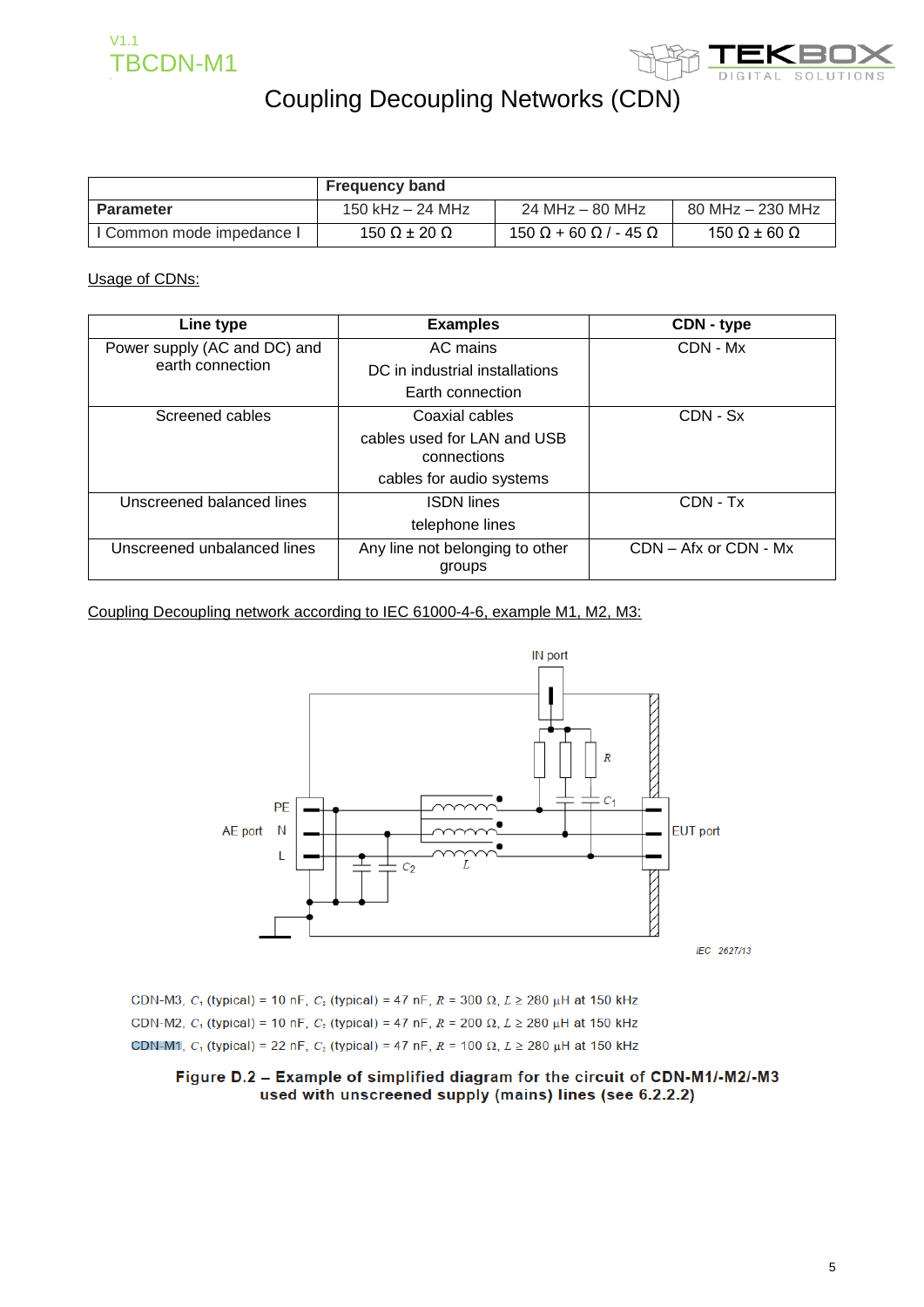



The performance of the CDN shall not be unduly degraded by saturation of the magnetic material due to current drawn by the EUT. Wherever possible, the network construction should ensure that the magnetising effect of the forward current is cancelled by that due to the return current.

If in actual installations the supply wires are individually routed, separate CDN-M1 CDNs shall be used. All input ports shall be treated separately. If the EUT is provided with functional earth terminals (e.g. for RF purposes or high leakage currents), they shall be connected to the reference ground plane:

– through the CDN-M1 when the characteristics or specification of the EUT permits. In this case, the (power) supply shall be provided through an appropriate CDN-Mx type network;

– when the characteristics or specification of the EUT do not permit the presence of a CDN-M1 network in series with the earth terminal for RF or other reasons, the earth terminal shall be directly connected to the reference ground plane. In this case the CDN-M3 network shall be replaced by a CDN-M2 network to prevent an RF short-circuit by the protective earth conductor. When the equipment was already supplied via CDN-M1 or

CDN-M2 networks, these shall remain in operation;

– for a 3-phase supply, a similar adjustment needs to be done regarding the use of an appropriate CDN-Mx type network.

**Warning**: The capacitors used within the CDNs bridge live parts. As a result, high leakage currents may occur and safety connections from the CDN to the reference ground plane are mandatory.

### **7 Immunity test set up**

The picture below shows a basic conducted immunity test set up. The purpose of the 6 dB attenuator is improved impedance matching between RF power amplifier and CDN:



Following test levels are specified:

| Level                                                                                                                                 | Voltage level (e.m.f.) |              |
|---------------------------------------------------------------------------------------------------------------------------------------|------------------------|--------------|
|                                                                                                                                       | $U_0$ [V]              | $U_0$ [dBµV] |
|                                                                                                                                       |                        | 120          |
|                                                                                                                                       |                        | 129.5        |
|                                                                                                                                       |                        | 140          |
| X*                                                                                                                                    |                        | Special      |
| * "X" can be any level, above, below or in between the others. The level has to be specified in the dedicated equipment specification |                        |              |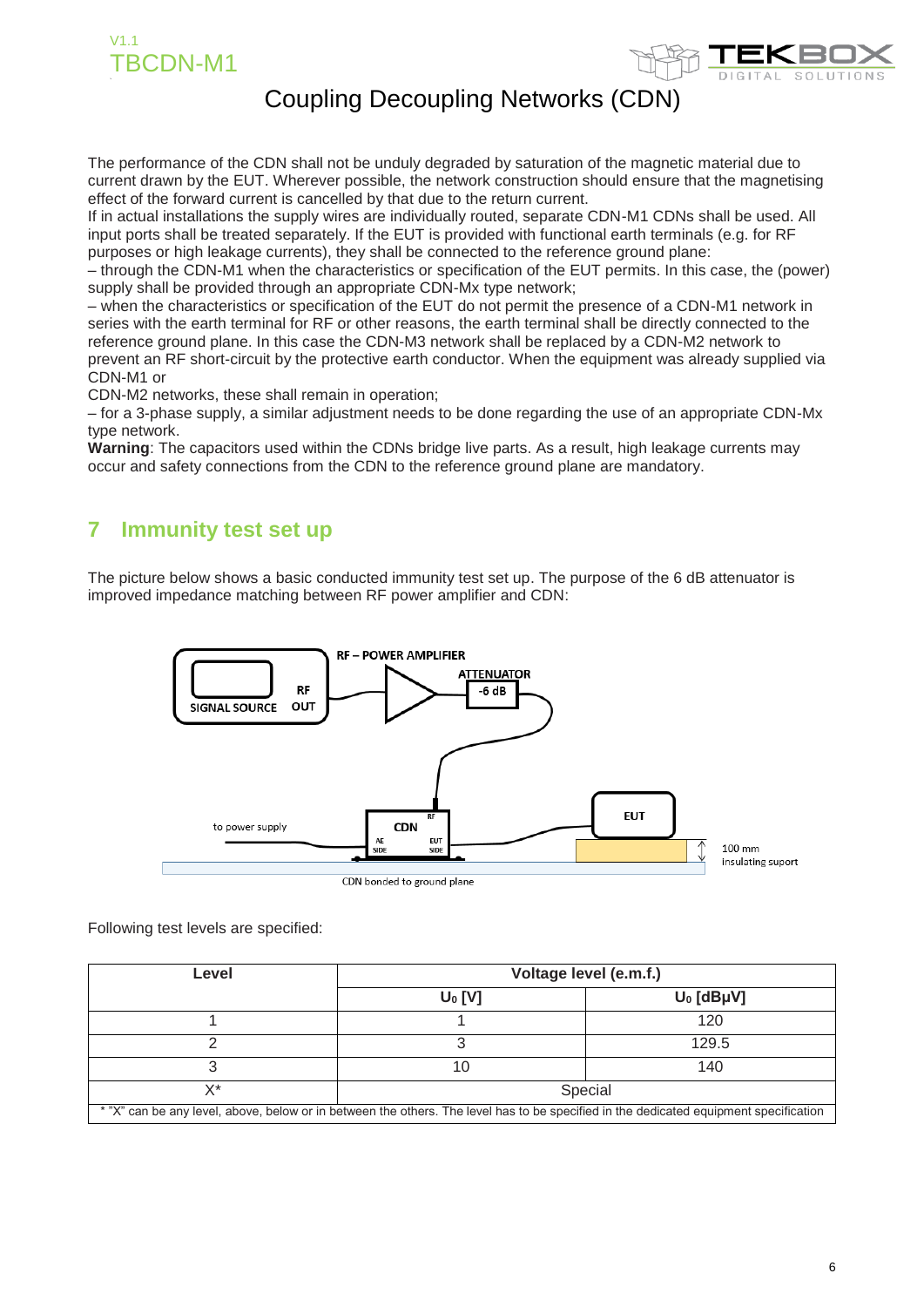



The test levels are set at the EUT port of the coupling devices. For testing of the equipment, this signal is 80 % amplitude modulated with a 1 kHz sine wave to simulate actual threats. The effective amplitude modulation is shown below:



Consequently, the level of the modulated signal must be 5.1 dB higher than the test levels specified by the standard. Adding a 6dB attenuator to improve matching of the RF power amplifiers would require following amplifier output power:

| Level | unmodulated<br>rms voltage | modulated<br>rms voltage | unmodulated RF<br>power | modulated RF power | Including 6 dB<br>attenuator |
|-------|----------------------------|--------------------------|-------------------------|--------------------|------------------------------|
|       | 1 V                        | 1.8V                     | 20 mW / 13 dBm          | 64.8 mW / 18.1 dBm | 257 mW / 24.1 dBm            |
|       | 3V                         | 5.4V                     | 180 mW / 22.6 dBm       | 589 mW / 27.7 dBm  | 2.34 W / 33.7 dBm            |
|       | 10V                        | 18 V                     | 2 W / 33 dBm            | 6.48 W / 38.1 dBm  | 25.7 W / 44.1 dBm            |

The standard test frequency range is 150 kHz – 80 MHz, with certain device classes being tested from 150 kHz – 230 MHz.

The table below shows a comparison of the required power for level 3, using different coupling methods. These power levels do not consider any 6 dB attenuator.

| <b>Transducer type</b> | Required output power from RF amplifier |
|------------------------|-----------------------------------------|
| <b>CDN</b>             | 7 W                                     |
| BCI - clamp            | 176 W                                   |
| EM - clamp             | 28 W                                    |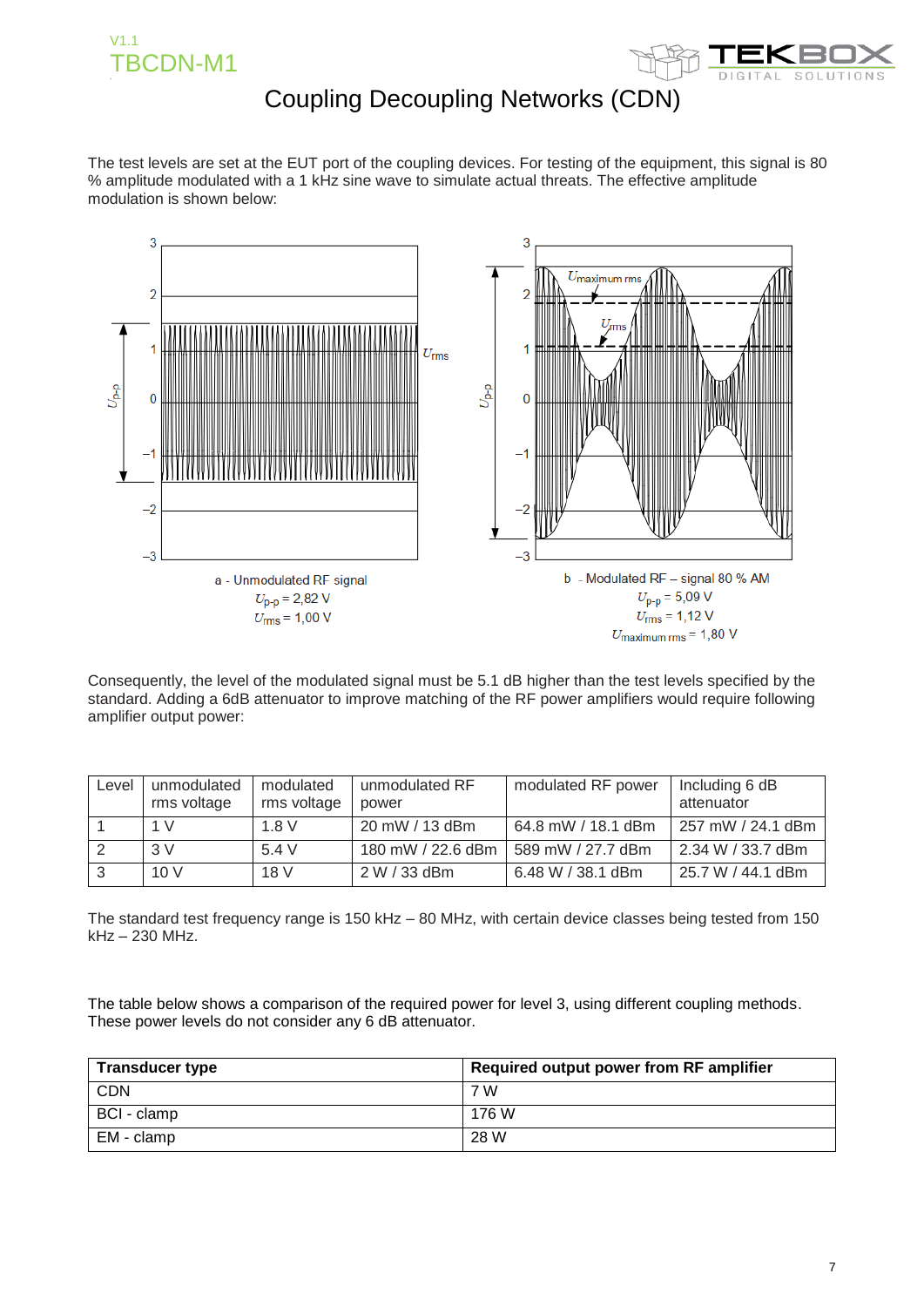



### **8 Calibration**

### Frequency range:

Although the requirements in the standard are specified for the frequency range 150 kHz up to 80 MHz, the applicable frequency range depends on the normal installation and operation conditions of the equipment to be tested. In general, the stop frequency will be 80 MHz. In some cases, where small-sized equipment is considered (dimension  $\leq \lambda/4$ ), dedicated product standards may prescribe that the stop frequency is extended up to a maximum of 230 MHz. When using this test method up to higher frequencies, results are influenced by the size of equipment, the type(s) of interconnecting cables used, and the availability of special CDNs, etc. Further guidance for proper application should be supplied in the dedicated product standards. On the other hand, NAMUR NE 21 extends the applicable frequency down to 10 kHz.

#### Set up:

• The test generator (RF out) shall be connected via the 6 dB-attenuator to the RF input port of the CDN.

• The EUT port of the CDN shall be connected in common mode via a 150  $\Omega$  to 50  $\Omega$  adapter to a measuring equipment having a 50  $\Omega$  input impedance.

• The AE-port shall be loaded in common mode with a 150  $\Omega$  to 50  $\Omega$  adapter, terminated with 50  $\Omega$ .

#### The assembly is outlined below.

With direct injection to screened cable (CDN-S types), the 150  $\Omega$  load at the AE-port is not required as the screen will be connected to the ground reference plane at the AE-port side.

With the CDN M-types, CDN AF-types and CDN T-types the 150  $\Omega$  connector is according to standard prescribed, yet the calibration values for these CDN types are virtually independent of the load. This is because these types have capacitors against ground at the AE-port side, which generate a RF-short circuit, comparable to those of the S-types.

Thus with the CDN M-types, CDN AF-types and CDN T-types the load of 150  $\Omega$  at the auxiliary equipment connector can be dispensed with.

In order to calibrate a CDN you require:

- specific calibration adapters
- ground plane exceeding the length of the CDN 20 cm on each side
- 150  $\Omega$  to 50  $\Omega$  adapters



#### CDN common mode impedance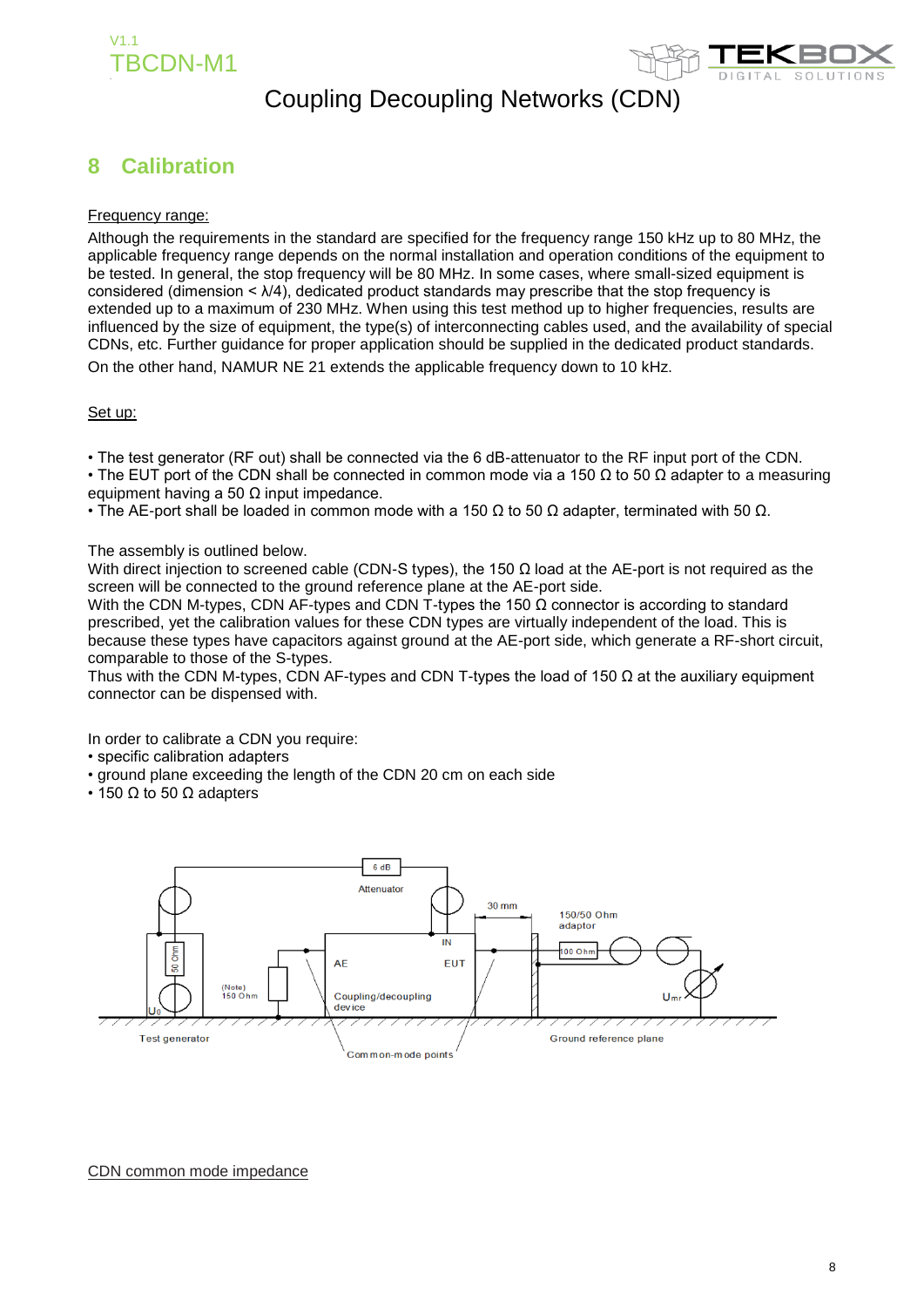



#### measurement set up:



- Reference ground plane: shall exceed the projection of the coupling and decoupling devices and other components by at least 200 mm.
- The coaxial connector shall be connected horizontally to the EUT port.
- The height  $h$  of the EUT port depends on the individual CDN, which may vary from 30 mm to 100 mm; particular large current CDNs have an EUT port located higher above the reference ground plane.
- Connector plate (with the coaxial connector): 100 mm  $\times$  100 mm for  $h = 30$  mm and 150 mm  $\times$  150 mm for other values of h.
- Both connector plates shall be made out of copper, brass or aluminium and shall have a good RF contact.

The input port is terminated with 50  $\Omega$ . The impedance requirement shall be met with the AE port open or shorted to ground.

CDN common mode impedance values:

150 kHz – 24 MHz: 150 Ω ±20 Ω 24 MHz – 80 MHz: 150 Ω +60 Ω /-45 Ω 80 MHz – 230 MHz: 150 Ω ±60 Ω

Voltage division factor

Measurement set up:



Voltage division factor RF-port to EUT-port: 150 kHz – 80 MHz: 9.5 dB ± 1dB 80 MHz – 230 MHz: 9.5 dB +3 dB / - 2 dB